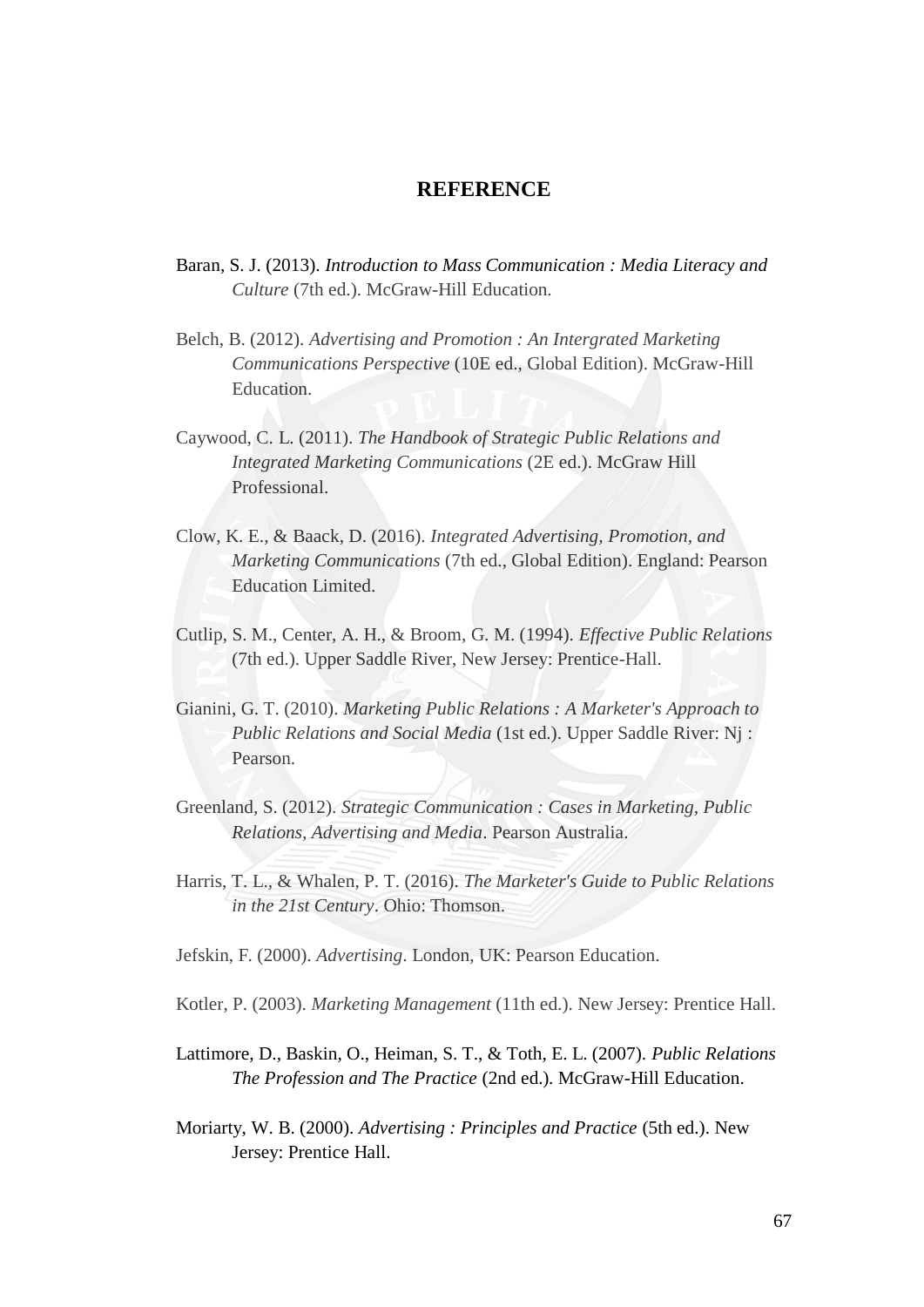- Oliver, S. (2010). *Public Relations Strategy* (3rd ed.). United States: Kogan Page Limited.
- Parsons, P. J. (2003). *A Manager's Guide to PR Projects : A Practical Approach*. Mahwah: Lawrence Erlbaum Associates.
- Scott, D. M. (2013). *The New Rules of Marketing & PR* (4th ed.). Hoboken, New Jersey: John Willey & Sons.
- Seitel, F. P. (2004). *The Practice of Public Relations* (9th ed.). New Jersey: Pearson Education, Inc.
- Shimp, T. A. (2003). *Advertising, Promotion & Supplemental Aspects of Integrated Marketing Communications* (6th ed.). South Western: Thomson.
- Shimp, T. A. (2009). *Advertising, Promotion & Supplemental Aspects of Integrated Marketing Communications* (8th ed.). South Western: Thomson.
- Smith, R. D. (2002). *Strategic Planning For Public Relations*. Nahwah, New Jersey: Lawrence Erlbaum Associates.
- Trehan, M., & Trehan, R. (2010). *Advertising and Sales Management*. New Delhi: V.K. (India) Enterprises.
- (n.d.). Retrieved October 12, 2016, from <https://www.austrade.gov.au/Australian/Export/Export> markets/Countries/Indonesia/Industries
- About Us. (n.d.). Retrieved November 1, 2016, from http://indonesia.mullenlowe.com/us/
- (2009-16). Retrieved November 24, 2016, from https://www.prsa.org/aboutprsa/publicrelationsdefined/#.WD44kJogWDI